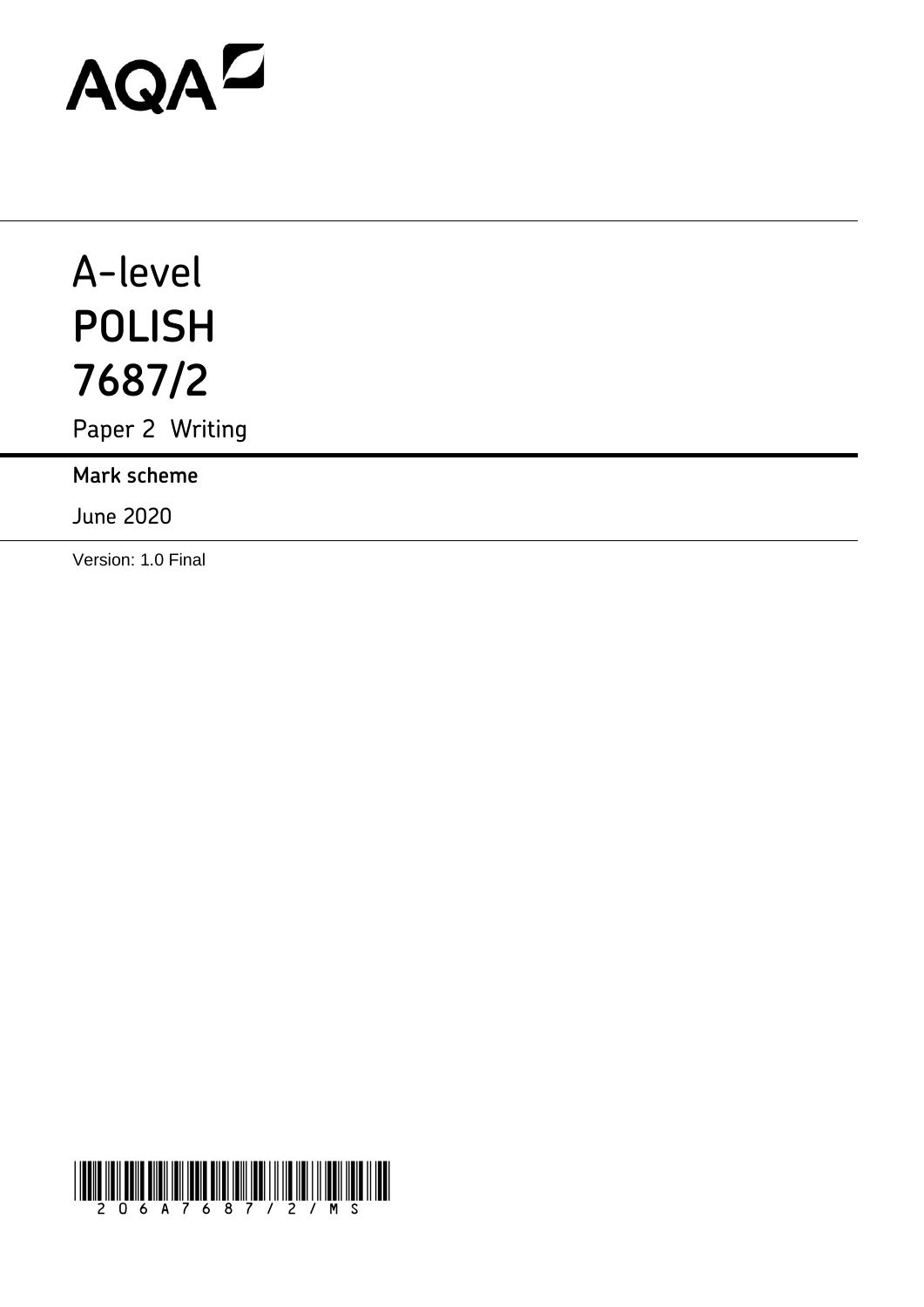Mark schemes are prepared by the Lead Assessment Writer and considered, together with the relevant questions, by a panel of subject teachers. This mark scheme includes any amendments made at the standardisation events which all associates participate in and is the scheme which was used by them in this examination. The standardisation process ensures that the mark scheme covers the students' responses to questions and that every associate understands and applies it in the same correct way. As preparation for standardisation each associate analyses a number of students' scripts. Alternative answers not already covered by the mark scheme are discussed and legislated for. If, after the standardisation process, associates encounter unusual answers which have not been raised they are required to refer these to the Lead Examiner.

It must be stressed that a mark scheme is a working document, in many cases further developed and expanded on the basis of students' reactions to a particular paper. Assumptions about future mark schemes on the basis of one year's document should be avoided; whilst the guiding principles of assessment remain constant, details will change, depending on the content of a particular examination paper.

Further copies of this mark scheme are available from aqa.org.uk

#### **Copyright information**

AQA retains the copyright on all its publications. However, registered schools/colleges for AQA are permitted to copy material from this booklet for their own internal use, with the following important exception: AQA cannot give permission to schools/colleges to photocopy any material that is acknowledged to a third party even for internal use within the centre.

Copyright © 2020 AQA and its licensors. All rights reserved.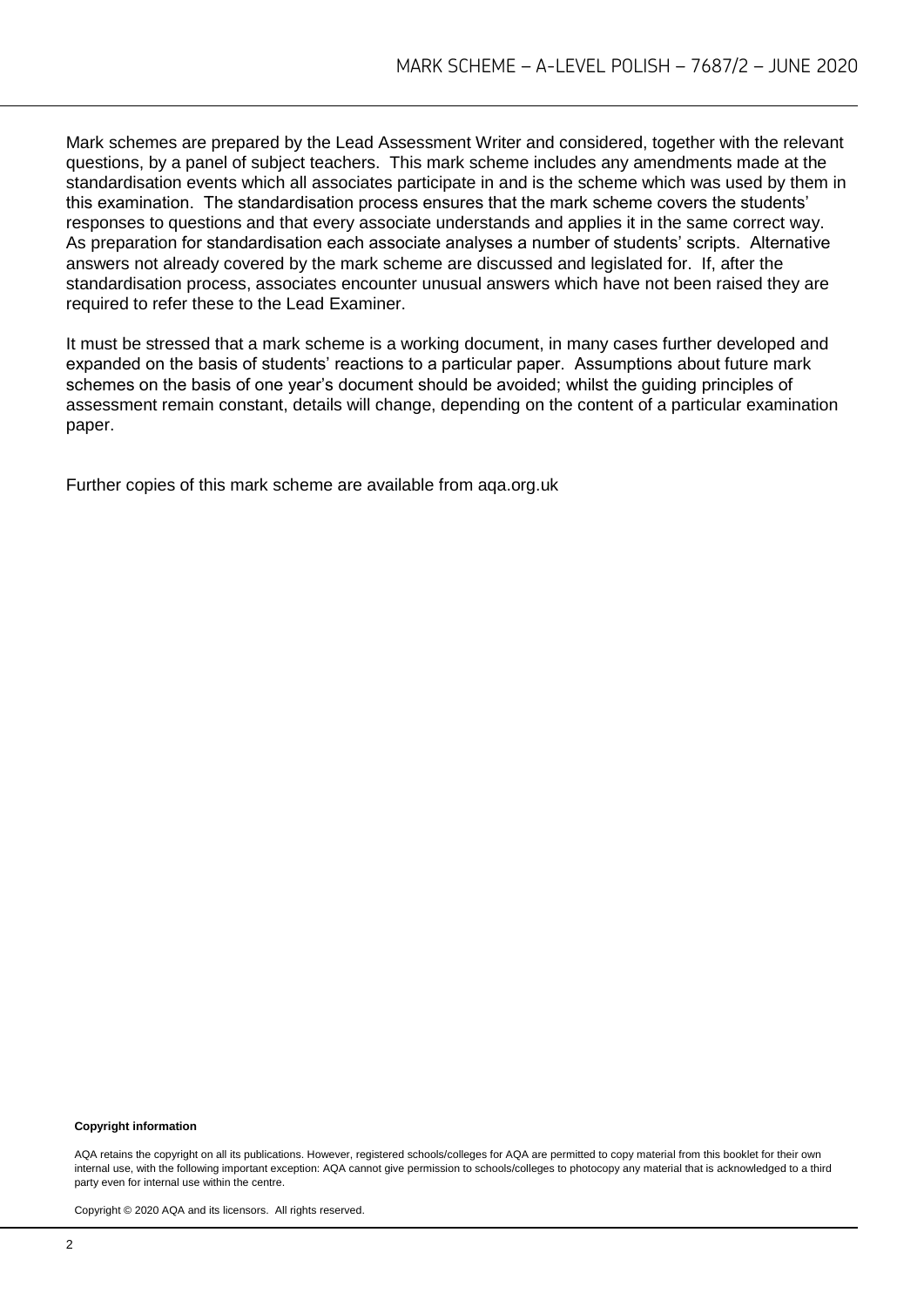### Level of response marking instructions

Level of response mark schemes are broken down into levels, each of which has a descriptor. The descriptor for the level shows the average performance for the level. There are marks in each level.

Before you apply the mark scheme to a student's answer read through the answer and annotate it (as instructed) to show the qualities that are being looked for. You can then apply the mark scheme.

#### Step 1 Determine a level

Start at the lowest level of the mark scheme and use it as a ladder to see whether the answer meets the descriptor for that level. The descriptor for the level indicates the different qualities that might be seen in the student's answer for that level. If it meets the lowest level then go to the next one and decide if it meets this level, and so on, until you have a match between the level descriptor and the answer. With practice and familiarity you will find that for better answers you will be able to quickly skip through the lower levels of the mark scheme.

When assigning a level you should look at the overall quality of the answer and not look to pick holes in small and specific parts of the answer where the student has not performed quite as well as the rest. If the answer covers different aspects of different levels of the mark scheme you should use a best fit approach for defining the level and then use the variability of the response to help decide the mark within the level, ie if the response is predominantly level 3 with a small amount of level 4 material it would be placed in level 3 but be awarded a mark near the top of the level because of the level 4 content.

#### Step 2 Determine a mark

Once you have assigned a level you need to decide on the mark. The descriptors on how to allocate marks can help with this. The exemplar materials used during standardisation will help. There will be an answer in the standardising materials which will correspond with each level of the mark scheme. This answer will have been awarded a mark by the Lead Examiner. You can compare the student's answer with the example to determine if it is the same standard, better or worse than the example. You can then use this to allocate a mark for the answer based on the Lead Examiner's mark on the example.

You may well need to read back through the answer as you apply the mark scheme to clarify points and assure yourself that the level and the mark are appropriate.

Indicative content in the mark scheme is provided as a guide for examiners. It is not intended to be exhaustive and you must credit other valid points. Students do not have to cover all of the points mentioned in the Indicative content to reach the highest level of the mark scheme.

An answer which contains nothing of relevance to the question must be awarded no marks.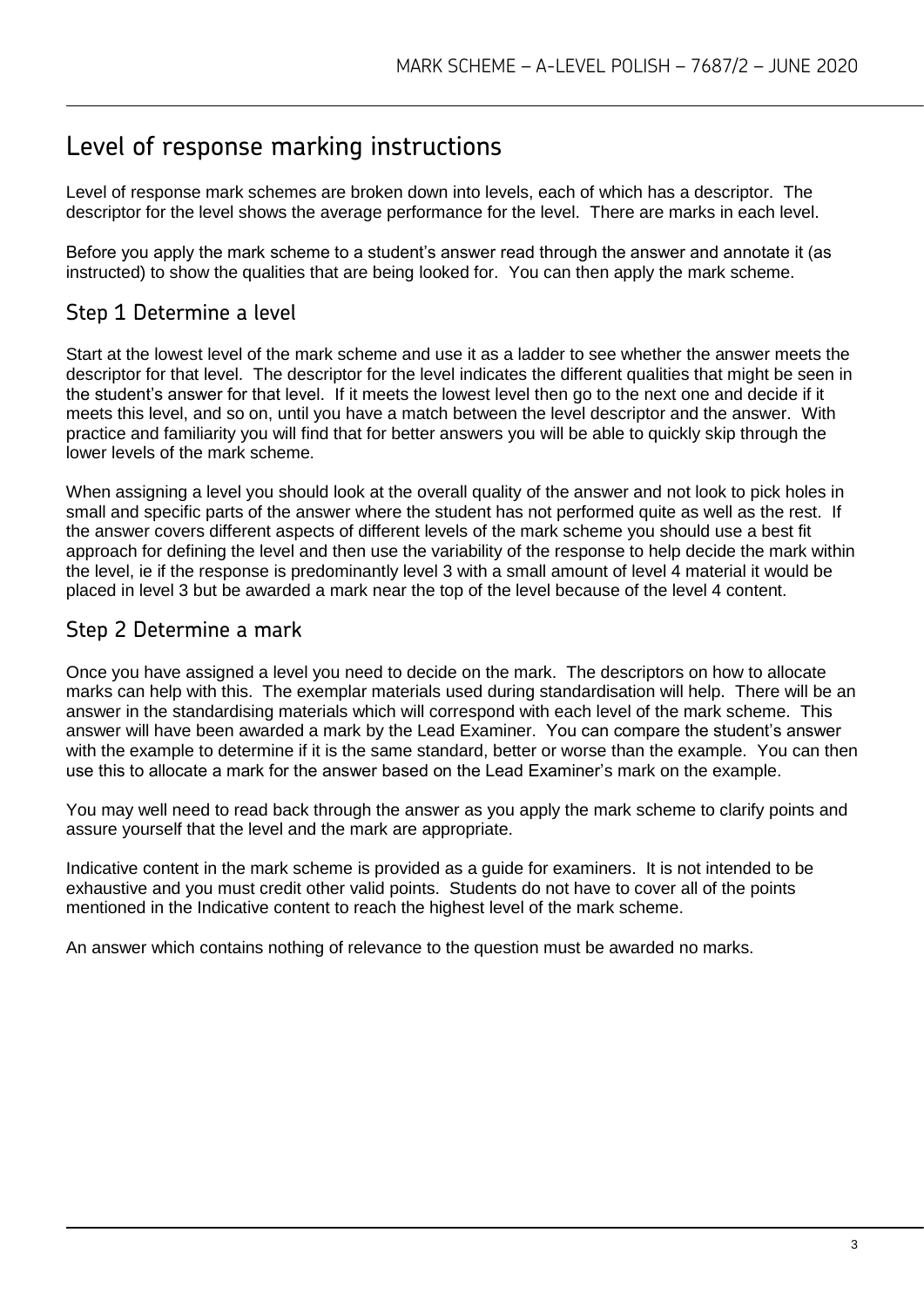#### **Assessment criteria**

Each assessment objective should be assessed independently.

Students are advised to write approximately 300 words per essay. Everything that students write must be assessed; there is no word limit. Students writing the recommended length have access to the full range of marks.

| AO <sub>3</sub> |                                                                                                                                                                                                                                                                                                        |
|-----------------|--------------------------------------------------------------------------------------------------------------------------------------------------------------------------------------------------------------------------------------------------------------------------------------------------------|
| $17 - 20$       | The language produced is mainly accurate with only occasional minor errors. The student<br>shows a consistently secure grasp of grammar and is able to manipulate complex language<br>accurately. The student uses a wide range of vocabulary appropriate to the context and the<br>task.              |
| $13 - 16$       | The language produced is generally accurate, but there are some minor errors. The student<br>shows a generally good grasp of grammar and is often able to manipulate complex language<br>accurately. The student uses a good range of vocabulary appropriate to the context and the<br>task.           |
| $9 - 12$        | The language produced is reasonably accurate, but there are a few serious errors. The<br>student shows a reasonable grasp of grammar and is sometimes able to manipulate complex<br>language accurately. The student uses a reasonable range of vocabulary appropriate to the<br>context and the task. |
| $5 - 8$         | The language produced contains many errors. The student shows some grasp of grammar<br>and is occasionally able to manipulate complex language accurately. The student uses a<br>limited range of vocabulary appropriate to the context and the task.                                                  |
| $1 - 4$         | The language produced contains many errors of a basic nature. The student shows little<br>grasp of grammar and is rarely able to manipulate complex language accurately. The student<br>uses a very limited range of vocabulary appropriate to the context and the task.                               |
| $\Omega$        | The student produces nothing worthy of credit.                                                                                                                                                                                                                                                         |

#### **Minor errors are defined as those which do not affect communication.**

#### **Serious errors are defined as those which adversely affect communication.**

#### **Minor errors include:**

incorrect but close to correct spellings incorrect genders/case forms and consequential errors of agreement.

#### **Serious errors include:**

incorrect verb forms especially irregular forms, incorrect use of pronouns missing or incorrect agreements of adjectives or past participles.

#### **Complex language includes:**

use of pronouns of all types tenses that support conceptual complexity connectives supporting a range of subordinate clauses including those requiring subjunctive constructions with verbs and verbs followed by infinitive with correct preposition use of present and past participles.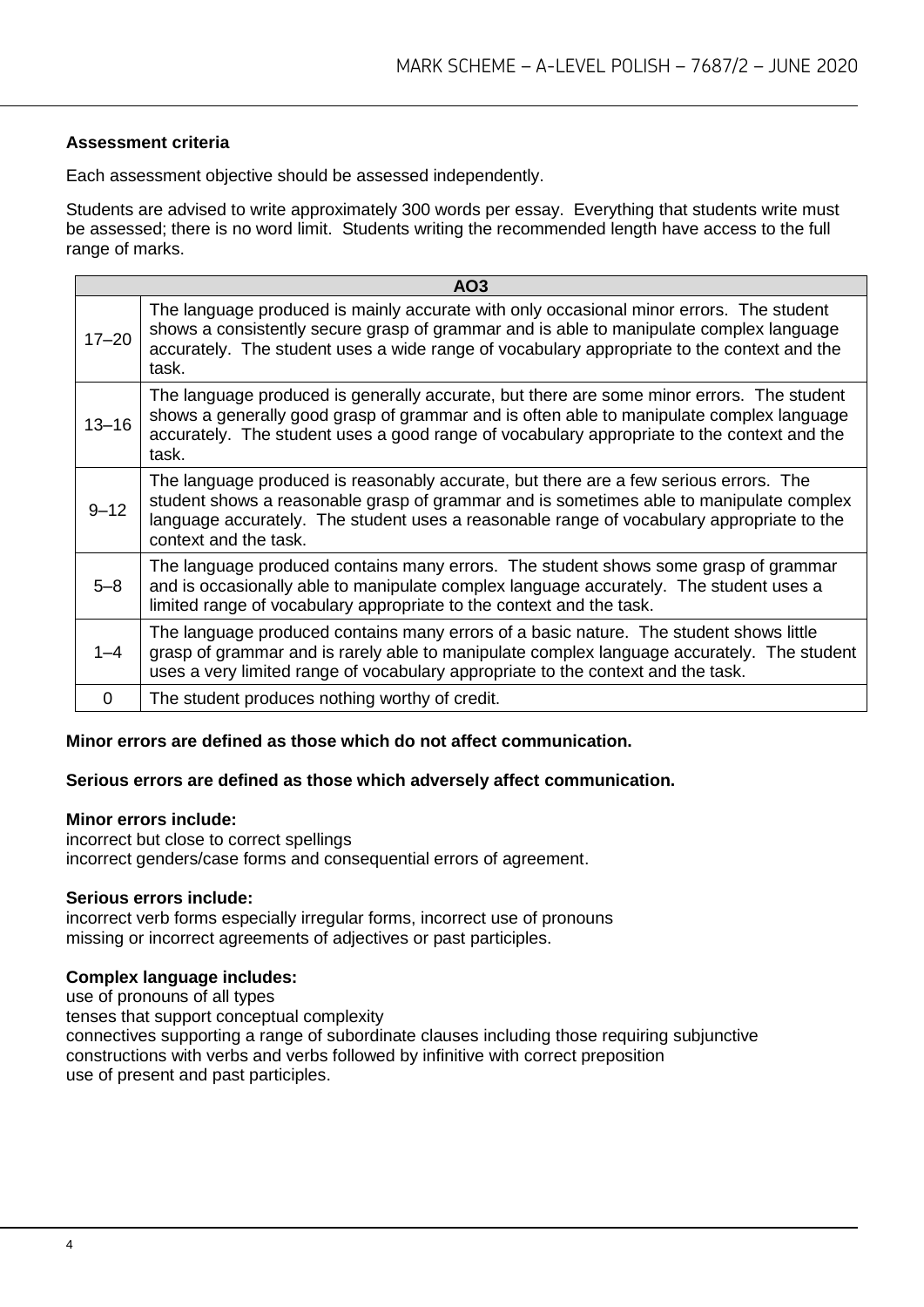| AO <sub>4</sub> |                                                                                                                                                                                                                                                                                                                                                                                                            |
|-----------------|------------------------------------------------------------------------------------------------------------------------------------------------------------------------------------------------------------------------------------------------------------------------------------------------------------------------------------------------------------------------------------------------------------|
| $17 - 20$       | Excellent critical and analytical response to the question set<br>Knowledge of the text or film is consistently accurate and detailed. Opinions, views and<br>conclusions are consistently supported by relevant and appropriate evidence from the text or<br>film. The essay demonstrates excellent evaluation of the issues, themes and the cultural and<br>social contexts of the text or film studied. |
| $13 - 16$       | Good critical and analytical response to the question set<br>Knowledge of the text or film is usually accurate and detailed. Opinions, views and<br>conclusions are usually supported by relevant and appropriate evidence from the text or film.<br>The essay demonstrates good evaluation of the issues, themes and the cultural and social<br>contexts of the text or film studied.                     |
| $9 - 12$        | Reasonable critical and analytical response to the question set<br>Knowledge of the text or film is sometimes accurate and detailed. Opinions, views and<br>conclusions are sometimes supported by relevant and appropriate evidence from the text or<br>film. The essay demonstrates reasonable evaluation of the issues, themes and the cultural<br>and social contexts of the text or film studied.     |
| $5 - 8$         | Limited critical and analytical response to the question set<br>Some knowledge of the text or film is demonstrated. Opinions, views and conclusions are<br>occasionally supported by relevant and appropriate evidence from the text or film. The essay<br>demonstrates limited evaluation of the issues, themes and the cultural and social contexts of<br>the text or film studied.                      |
| $1 - 4$         | Very limited critical and analytical response to the question set<br>A little knowledge of the text or film is demonstrated. Opinions, views and conclusions are<br>rarely supported by relevant and appropriate evidence from the text or film. The essay<br>demonstrates very limited evaluation of the issues, themes and the cultural and social<br>contexts of the text or film studied.              |
| 0               | The student produces nothing worthy of credit in response to the question.                                                                                                                                                                                                                                                                                                                                 |

#### **Annotations for essay marking:**

Tick = content point considered in award of AO4 mark  $REP = repetition$ ? IRRL = irrelevant SEEN = examiner has seen the page (where no other annotations appear)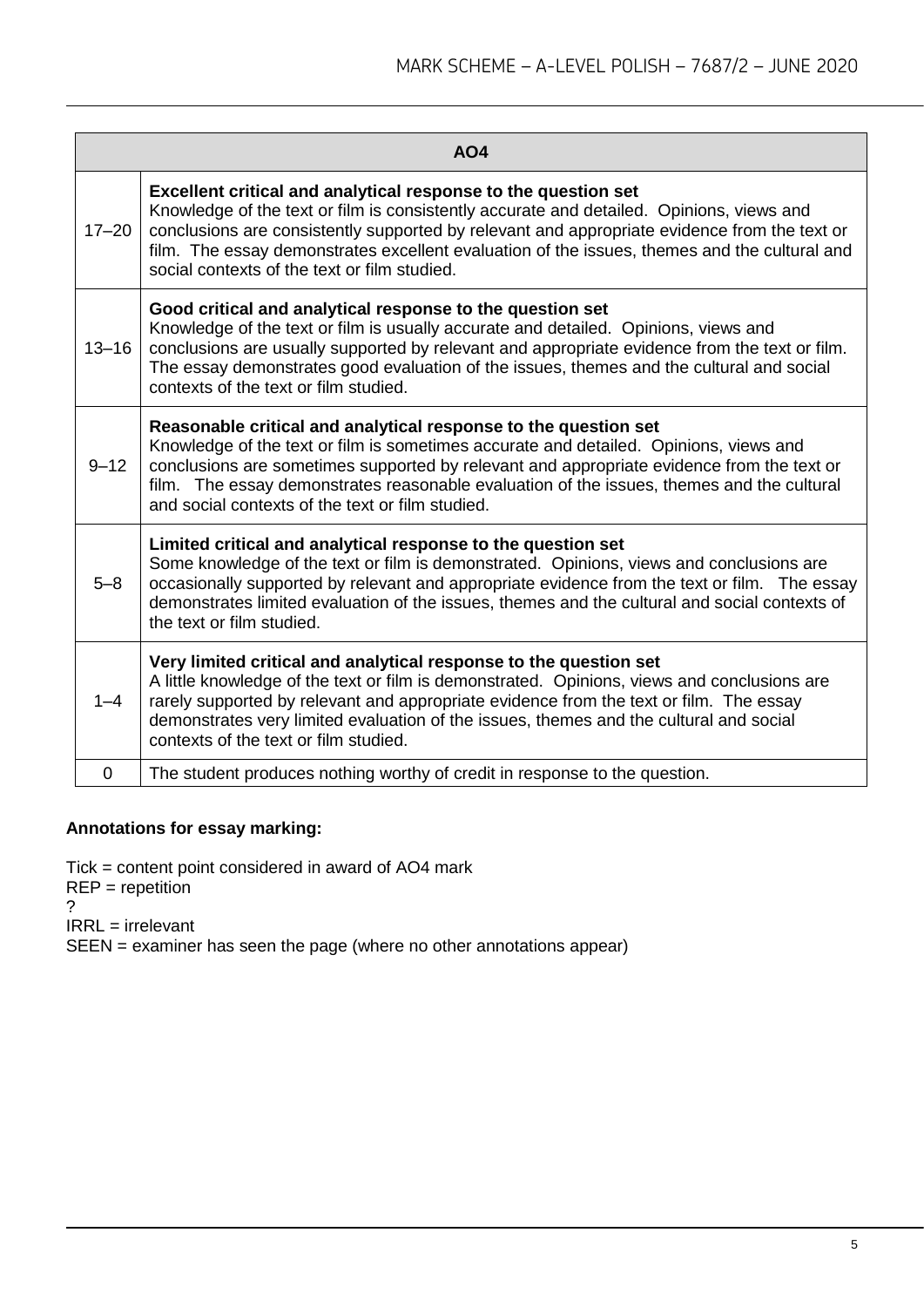#### **Section A: Books**



**0 1 Sławomir Mrożek:** *Tango*

#### **Either**



**0 1 . 1** Przeanalizuj Tango jako teatr absurdu na przykładzie zachowań bohaterów sztuki. **[40 marks]**

> Student has to show a thorough knowledge of the play and of the theatre of absurd and has to link them together to answer the question mentioning points below not necessarily in the proposed order.

- Information about main points of theatre of absurd.
- Presentation of the situation in the family three generations:
- Older generation uncle Eugeniusz and 'osoba zwana Babcią, czyli Eugenia' Parents: Stomil i Eleonora Young generation – Artur i kuzynka Ala Edek as an outsider
- Analysis of the main protagonists: their behaviour, clothing as representation of their behaviour. For example: an evening dress and trainers, a smoking jacket and khaki shorts, unbuttoned pyjamas, punishing Eugeniusz by putting a bird's cage without a base on his head.
- Reversed roles Arthur the young generation rules and punishes uncle Eugeniusz in absurd way by putting a bird's cage on his head and ordering babcia to lie on catafalque.
- Everybody accepts/treats the situation as normal.
- Artur's rebellion, attempt to change situation.
- Arthur the main character as a typical protagonist of theatre of absurd is lost and seeks different ways to solve the situation.
- Students conclusion: the end does not bring the solution; the characters' behaviour brings special atmosphere and humour to the play. (optional)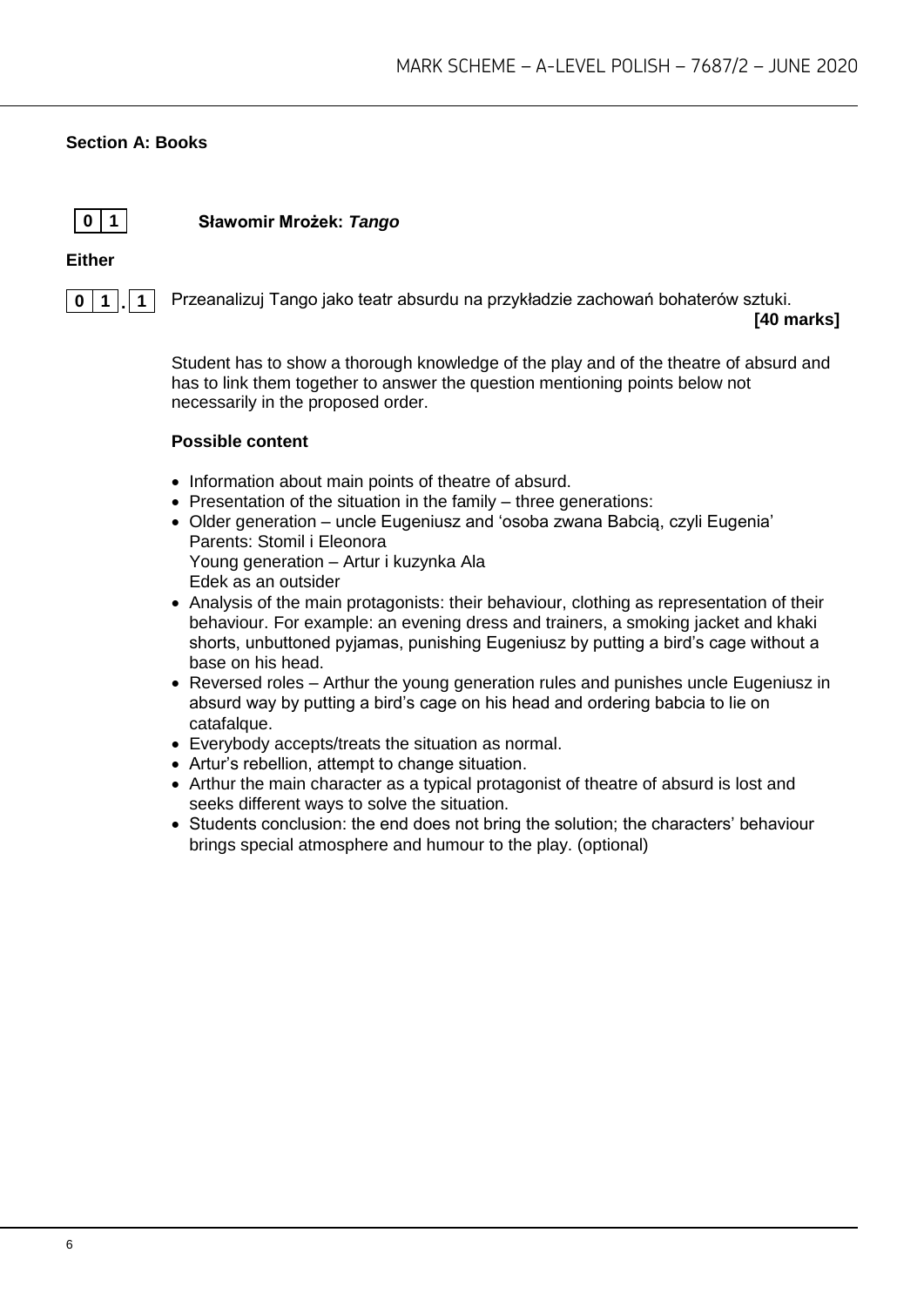# **or**

**0 1 . 2** Przeanalizuj postawę i wzajemne stosunki bohaterów Tanga, jako przedstawicieli trzech różnych pokoleń.

#### **[40 marks]**

#### **Possible content**

- Presentation of the situation in the family.
- Rebellion introduced by Eleonora and Stomil.
- Older generation Eugeniusz and Eugenia their conformism to the new norms/acceptance of the changes introduced by Stomil and Eleonora.
- Artur his rebellion against the changes and norms introduced by his parents 'i coście stworzyli ten burdel, w którym nic nie pracuje?' His attempts to change the situation and others reaction to his actions.
- Students' answer should be supported by the evidence from the text.
- Edek's and Ala's role in Stomil's house.
- Conclusion students may just sum up or go further and try to draw conclusion that a situation without norms leads to chaos, anarchy and gives an opportunity for the totalitarian power to take over.

7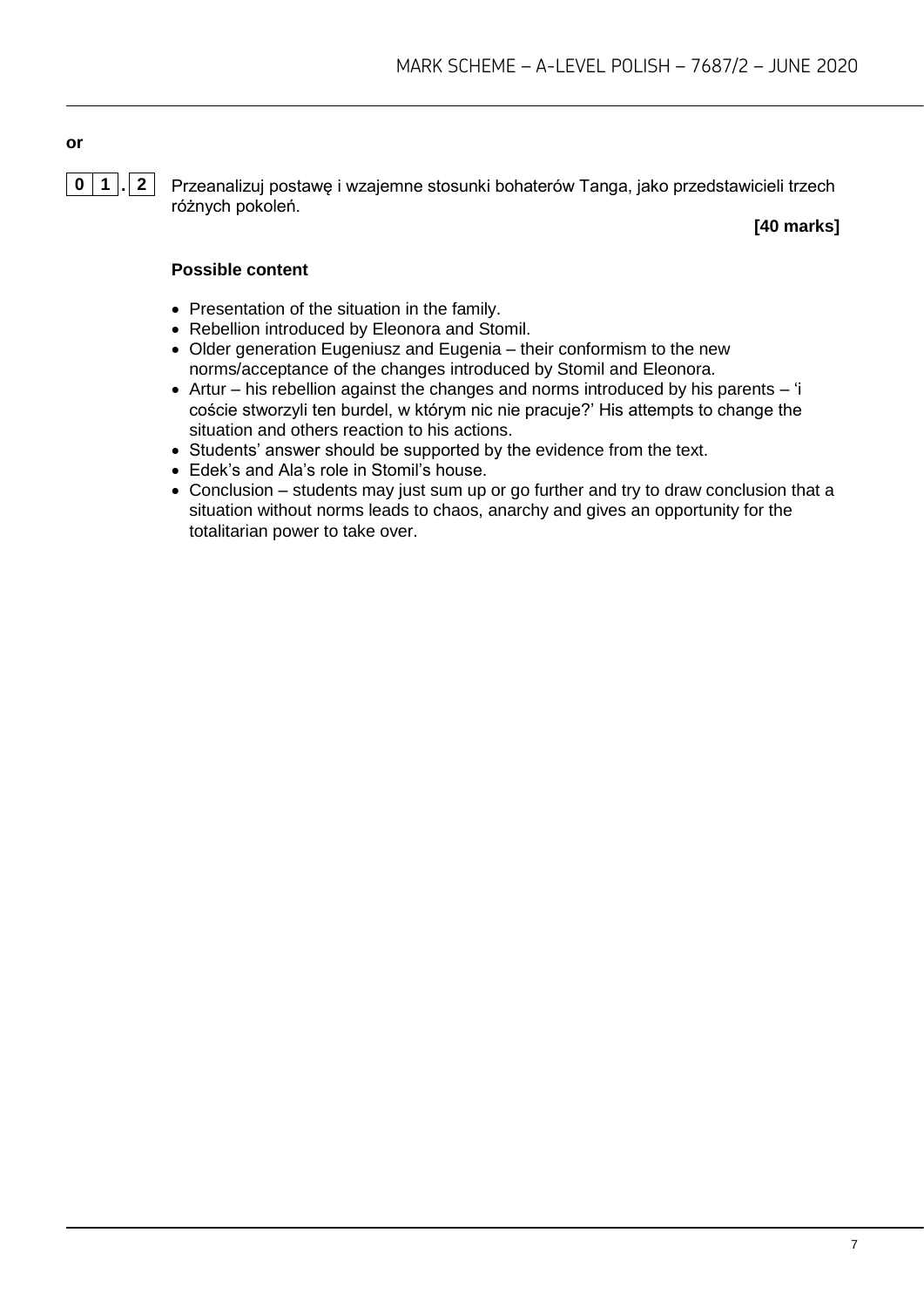#### **0 2 J. Iwaszkiewicz:** *Panny z Wilka* **i** *Brzezina*

#### **Either**



**0 2 . 1** Wiktor i Stanisław wracają do miejsc ze swojej przeszłości w jakimś celu. Czy, Twoim zdaniem, udało im się te cele osiągnąć?

**[40 marks]**

#### **Possible content**

- Analysis of Wiktor's situation and reasons of coming to Wilko. His state of mind.
- Wiktor's attempt to relive the past supported by the evidence.
- His encounters with the sisters past and present.
- Wiktor's departure/return to Stokroć full of hope for the future.
- Student's evaluation of Wiktor's stay in Wilko.
- Stanisław's arrival in Brzezina analysis of Stanisław's situation and brothers' relations.
- Stanisław's stay and his conduct in Brzezina Malina. Brothers conflict and reconciliation.
- Stanisław's death and its consequences.
- Student's conclusion.

#### **or**

**0 2 . 2** Opowiadania *Panny z Wilka* i *Brzezina* mimo że, mówią o przemijaniu i śmierci, są o życiu i jego radościach. Do jakiego stopnia zgadzasz się z tym zdaniem?

**[40 marks]**

- Presentation of main protagonists and place of action.
- Analysis of Stanisław's life and his coming to Brzezina.
- His illness and its influence on his style of life.
- Motif of death: Stanisław's incurable illness, illness of the lady from whom Stanisław rents the piano and Basia's death.
- Wiktor's war experiences, death of Wiktor's friend and Fela's death.
- Life in Brzezina and Stanisław's encounter with Malina.
- Analysis of Malina's influence on Stanislaw's life "To tutaj było życie jakiego nigdy nie doznał dotąd."
- Wiktor's acceptance of life and ability to face the future.
- Analysis of Wiktor's stay in Wilko.
- Encounter's with the sisters and an attempt to turn the clock back.
- Conclusion based on student's evaluation of the evidence they presented.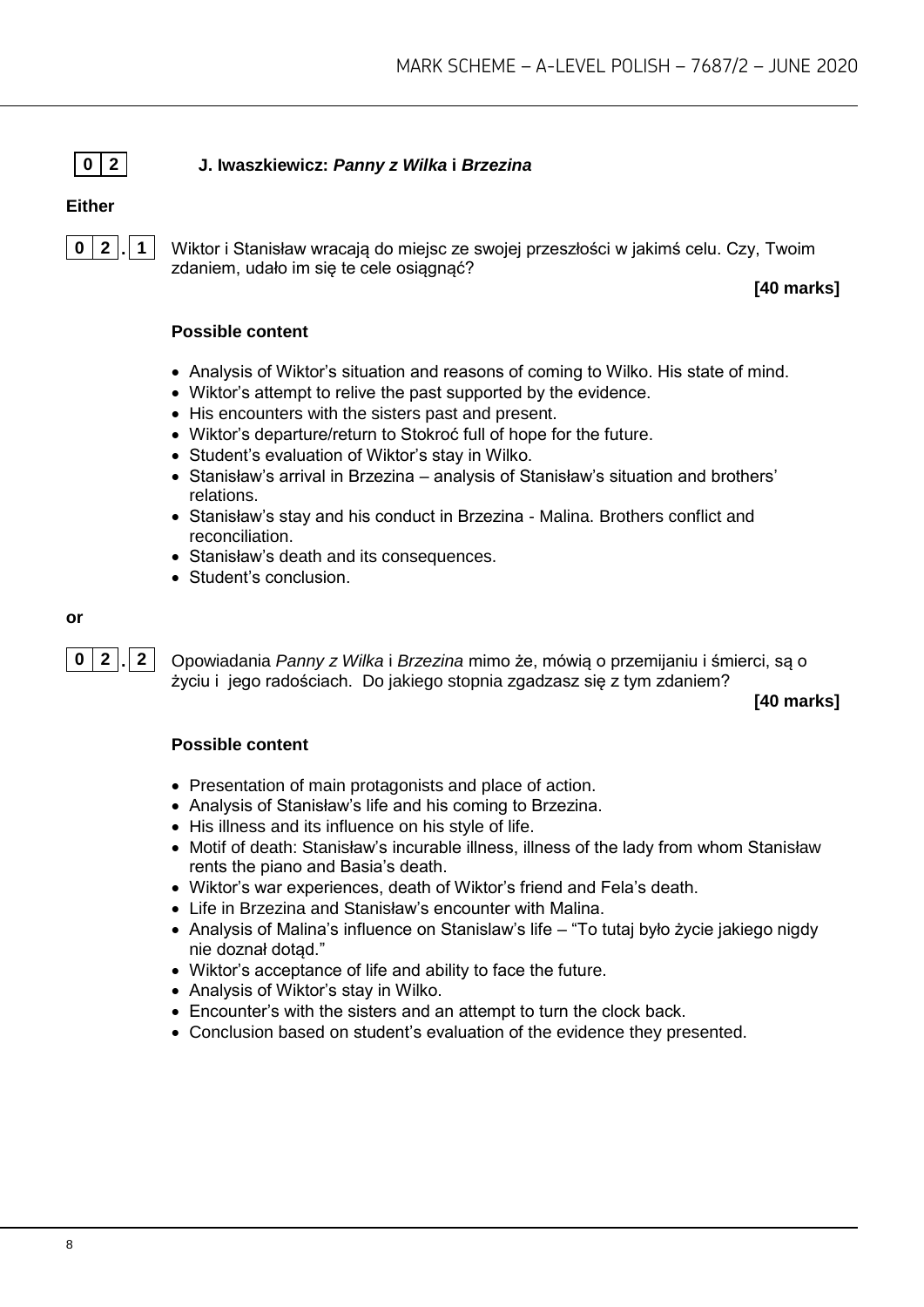#### **0 3 Jerzy Andrzejewski:** *Popiół i diament*

#### **Either**



**0 3 . 1** Na podstawie losów Alka i sędziego Kosseckiego przeanalizuj wpływ wojny na ich czyny, postawę moralna i psychikę.

**[40 marks]**

#### **Possible content**

- Analysis of the situation, historical background of the novel. Time and place of action.
- Presentation of Alek, a young man vulnerable to the influences of the cruelty of war and admirer of his older brother soldier in the AK.
- Alek a member of the' gang'.
- Kossecki, his position and standing in the society before the war.
- Analysis and evaluation of their character and actions during the war.
- We can expect a critical approach and/or a justifying approach due to the realities of war.
- Conclusion based on the discourse presented.

#### **or**

**0 3 . 2** "Człowieku, po coś uciekał?" To ostatnie słowa, które słyszy Maciek przed śmiercią. Przeanalizuj znaczenie tych słów w kontekście jego losu i sytuacji politycznej.

**[40 marks]**

- Short outline of place and time of novel's action.
- Groups of society AK, communists, etc.
- Analysis of AK group represented by Andrzej, Maciek and colonel and their tragic situation.
- Communists Szczuka and his friends socialists before the war and Podgórski representing new regime.
- Maciek's encounter with Krystyna.
- Analysis of Maciek's situation and dilemma.
- Evaluation of the options and possible outcomes of the choices that Maciek can undertake.
- Conclusion expressing student's opinion.
- Andrzejewski's attitude as a writer writing under censorship but also a person of leftwing beliefs in the first year after the war – optional.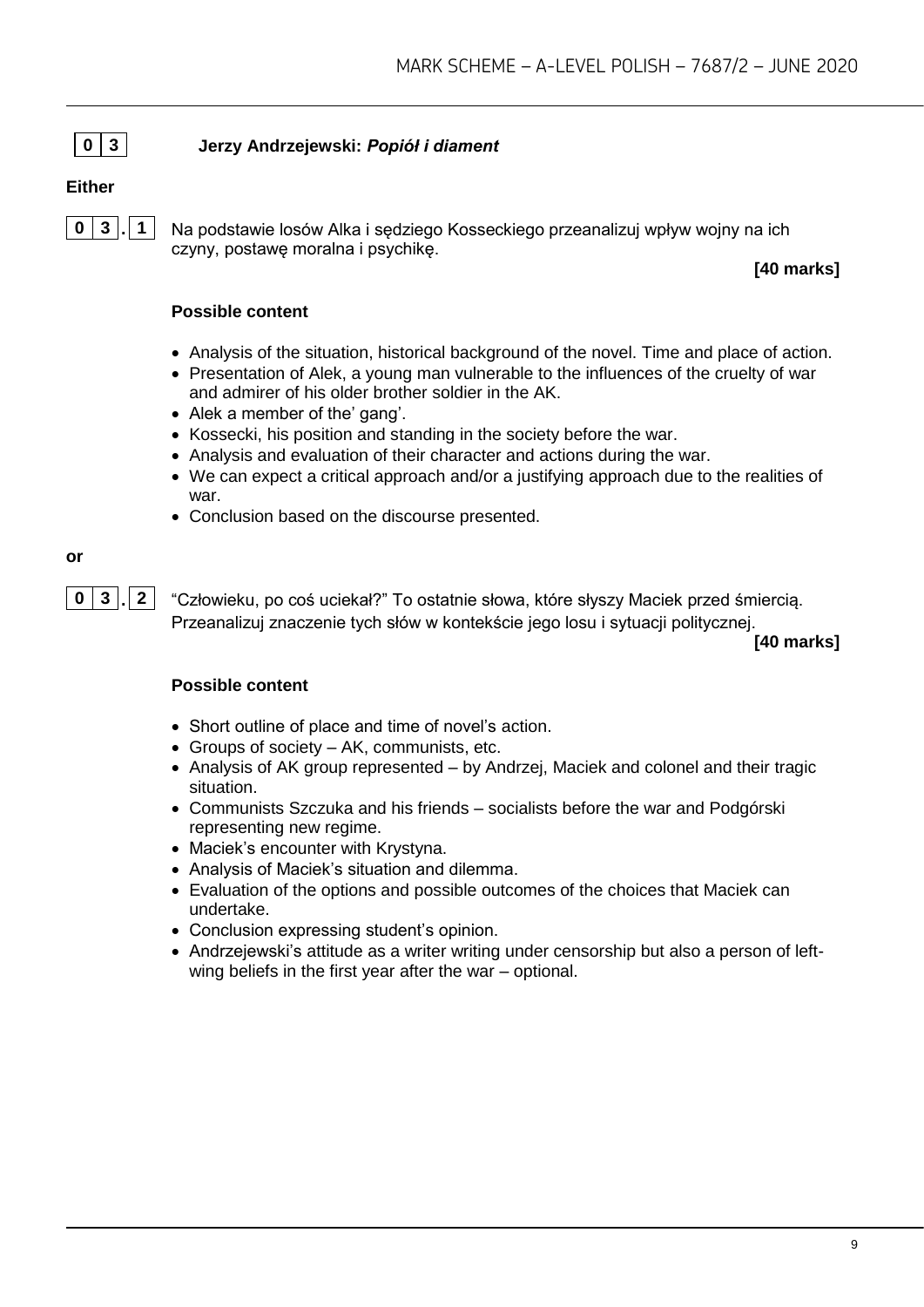#### **Section B: Films**

#### **0 4 Krzysztof Kieślowski:** *Przypadek*

#### **Either**



**0 4 . 1** W której z trzech wersji życia Witka bohater wydaje Ci się postacią najbardziej pozytywną i dlaczego?

**[40 marks]**

#### **Possible content**

#### Version 1

- Analyse the reasons for Witek joining the party and his actions there.
- Analyse Witek's behaviour in the rehabilitation facility for drug addicts.
- Analyse why Witek tells Adam about the activities of the underground organization Czuszka is involved in.
- Think about Witek's behaviour after Czuszka's arrest.

#### Version 2

- Witek's reasons for joining the underground opposition and his involvement in the organization.
- Witek's visit to the woman's house immediately after the search.
- Witek's reasons for his baptism.
- Witek's reaction to the Party's proposals.
- Reasons for Witek being accused of treason.

#### Version 3

- Witek's return to university.
- Witek's ethical values as a student and later as a doctor.
- Witek as a husband and a father.
- Witek's response to the petition regarding political prisoners.
- Witek's decision to go to Libya.
- Conclusion.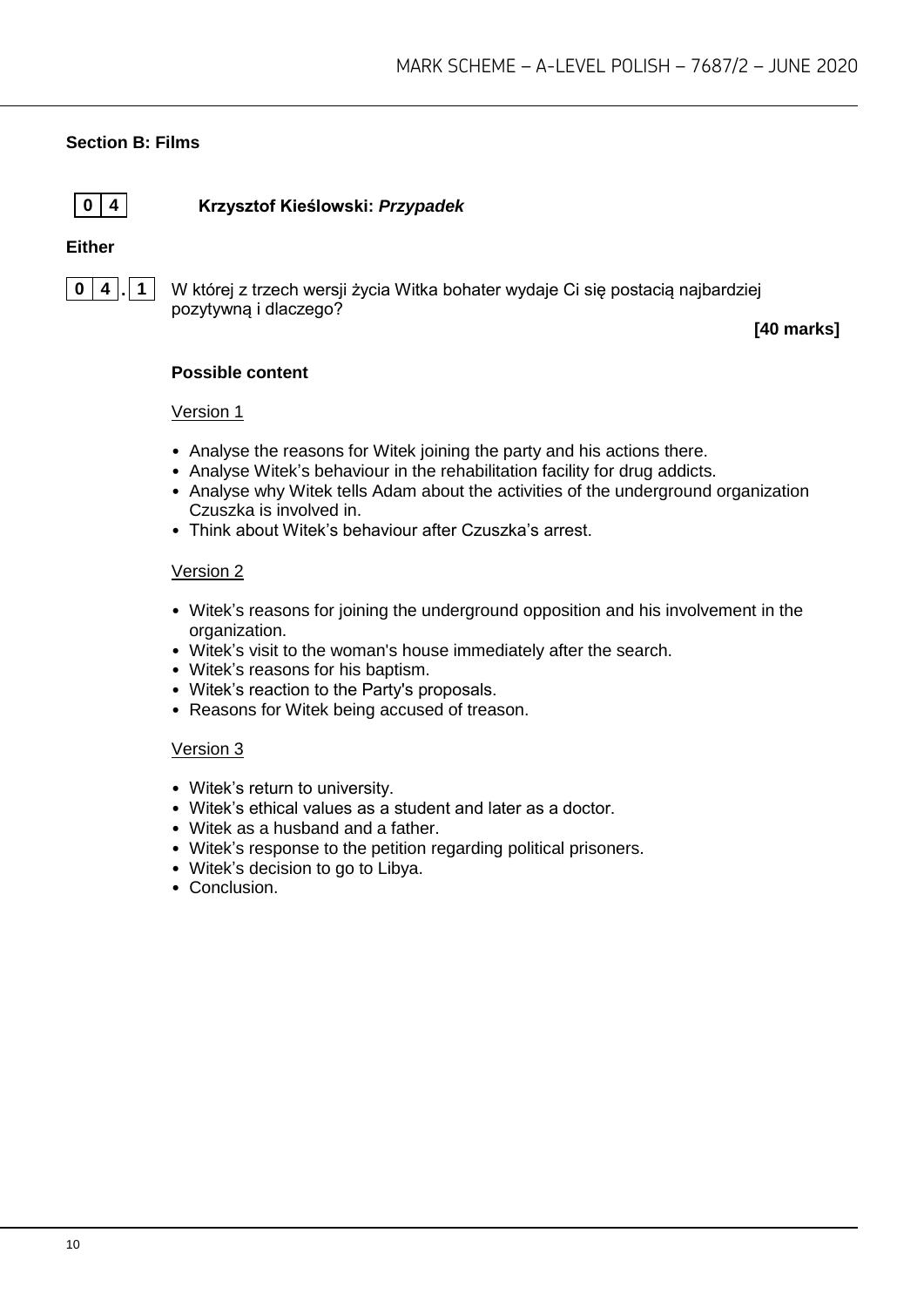# **or**

**0 4 . 2** Witek słyszy od ojca "nic już nie musisz". Do jakiego stopnia jest on wolny dokonując wyborów w swoim życiu?

**[40 marks]**

- Extent of the effect of his father's death on Witek.
- Analysis of the effect meeting Werner had on Witek.
- Evaluation of Adam's influence on Witek.
- The effect of Czuszka's arrest had an on Witek.
- Analysis of series of events leading Witek to meeing Marek.
- Witek's choice to remain loyal to the conspiracy regardless of the offers from the Party.
- Olga's role in Witek's choice to go back to medical school.
- Analysis of Witek's choice not to sign the petition to release political prisoners.
- How political events influence Witek and his life.
- Conclusion on the extent to which blind chance dictates Witek's actions.